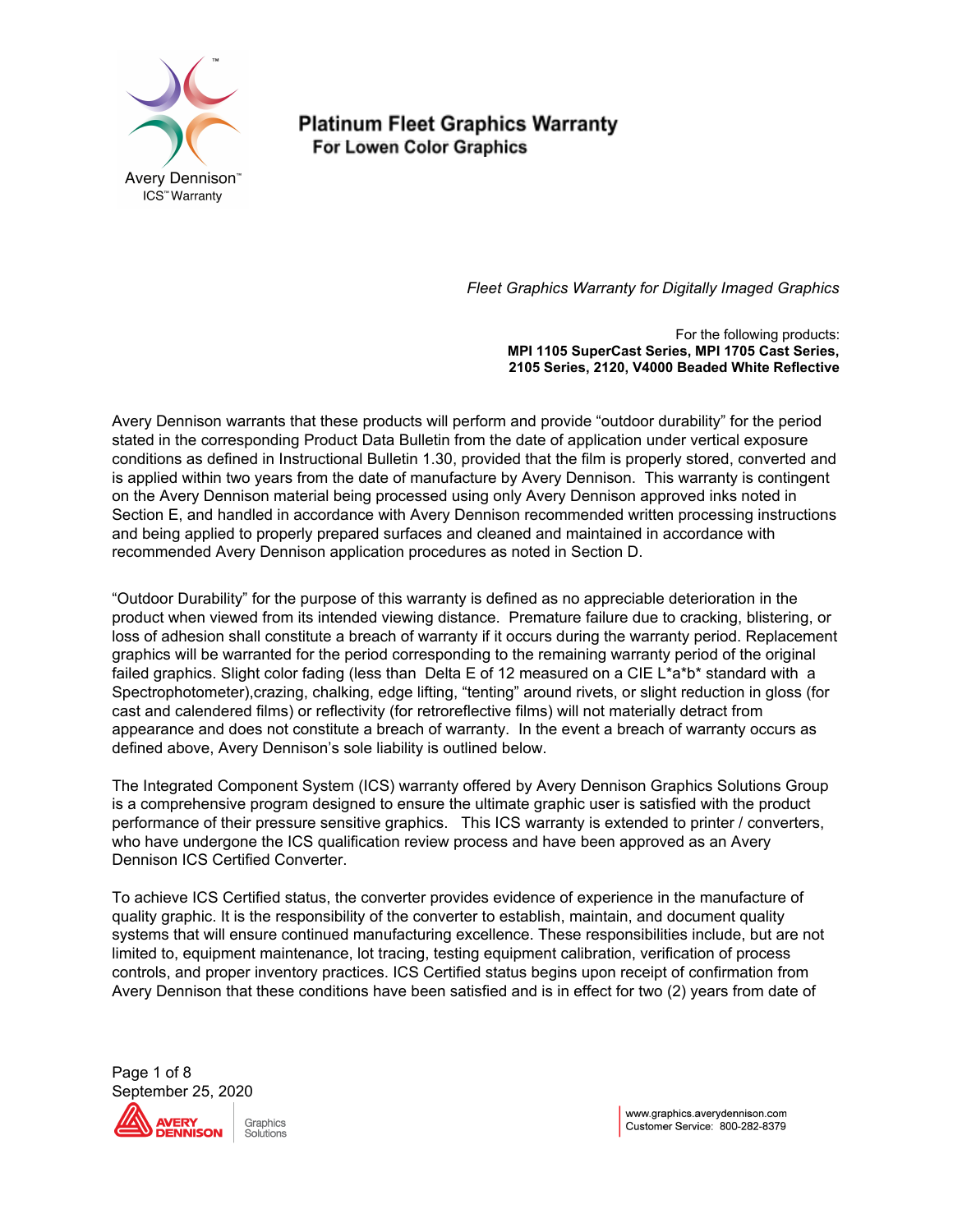

receipt. Avery Dennison may revoke the ICS Certification status in the event it determines that the converter has not maintained the requirements of the ICS program.

**This ICS warranty is in effect as long as the printer/converter is an approved Avery Dennison ICS Certified Converter at the time the graphics were produced and applied.**

## **A. Warranty Against Processing Failure**

Avery Dennison will provide replacement of film and ink in an amount equal to the value of the film or ink which failed during processing. It is the graphic manufacturer's responsibility to perform incoming raw material quality inspections, to implement appropriate manufacturing process controls including in-process testing, retain converted samples, and to immediately cease using and notify Avery Dennison of any materials deemed defective.

#### **B. Warranty Against Performance Failure**

Avery Dennison MPI films and approved inks and protective overlaminates or clear coats found in Section E are warranted as indicated in the table subject to the reductions outlined in Instructional Bulletin 1.30. In the event of failure, Avery Dennison will provide reimbursement of material and the following documented and expected customer costs<sup>3</sup>: direct costs (ink, premask,, labor) reprocessing removal of defective material and re-application of replacement material. Removability costs of damaged graphics will not exceed two times the cost of Avery Dennison products used to mark an individual vehicle.

Reimbursement of material and expected Customer Costs will be made using the following schedule:

| <b>Digitally Printed Fleet Graphics</b><br>is $±10°$ from vertical)                                |   |    | vertical Exposure (graphic                                                                                                                                                        |                               |
|----------------------------------------------------------------------------------------------------|---|----|-----------------------------------------------------------------------------------------------------------------------------------------------------------------------------------|-------------------------------|
| Year of<br>Year of<br>Year of<br><b>Failure Zone</b><br><b>Failure Zone</b><br><b>Failure Zone</b> |   |    | reference IB 1.30 for zone information.<br><b>Material Replacement (%)</b><br>MPI1105 and MPI1705 Series with<br>Avery Dennison UVLX v2 & v3 clear,<br>DOL1060Z+ and 9760LX Clear | Custom<br>er Costs<br>$(%)^*$ |
|                                                                                                    |   | -- | 100                                                                                                                                                                               | 100                           |
| 2                                                                                                  |   |    | 100                                                                                                                                                                               | 100                           |
|                                                                                                    |   |    | 100                                                                                                                                                                               | 100                           |
|                                                                                                    | 3 |    | 100                                                                                                                                                                               | 100                           |
| 5                                                                                                  | 4 | 2  | 100                                                                                                                                                                               | 100                           |
| 6                                                                                                  | 5 |    | 100                                                                                                                                                                               | 100                           |
|                                                                                                    | 6 | 3  | 100                                                                                                                                                                               | 100                           |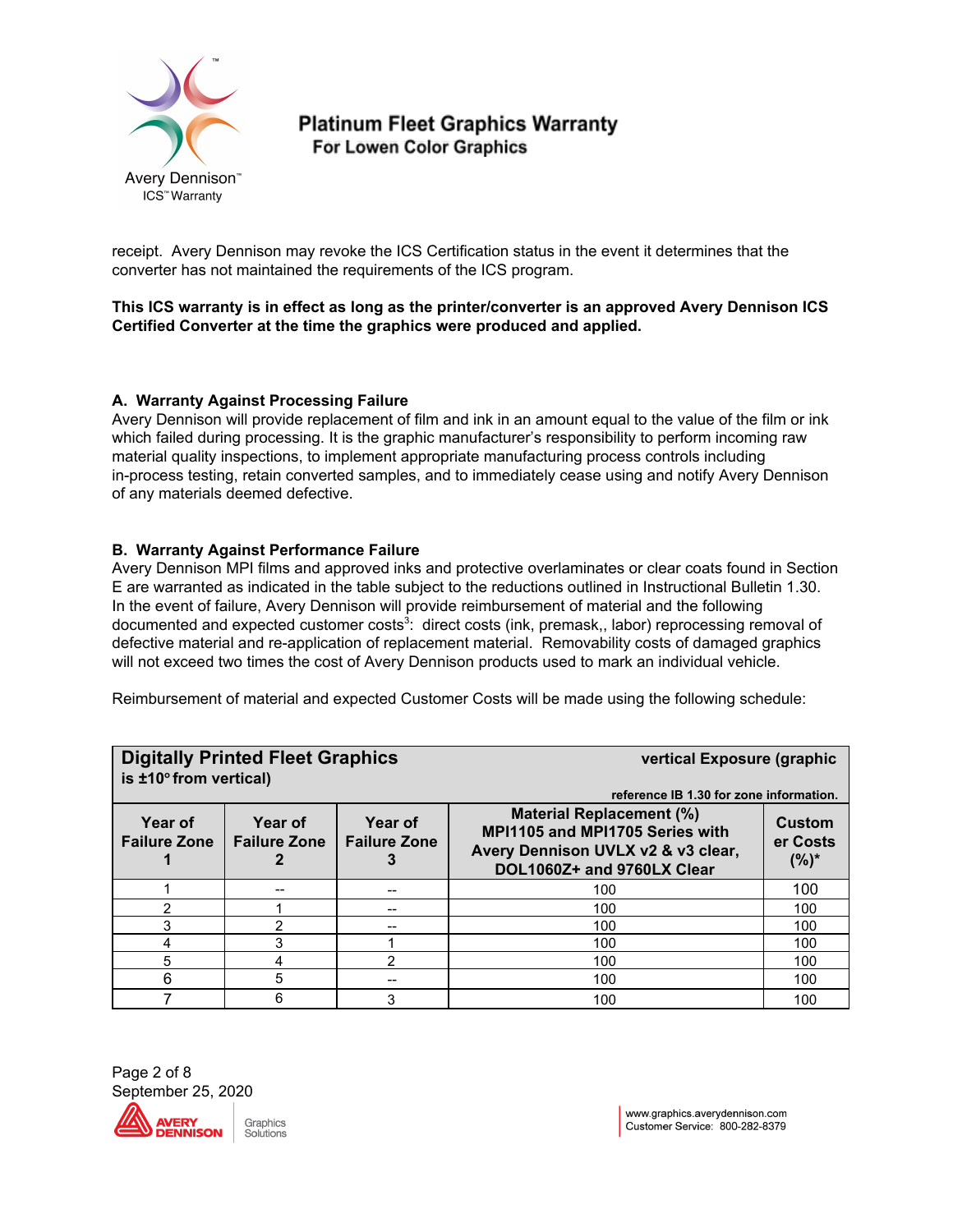

| vear<br>Beyond<br>vear<br><b>Bevond</b><br><b>b</b> | $\cdot$ vear $\cdot$<br>$-1.000$<br><b>Bev</b><br>$ -$ |  |
|-----------------------------------------------------|--------------------------------------------------------|--|
| . .<br>.<br>$\mathbf{a}$<br>. .                     | . .                                                    |  |

\*as described and limited in this section

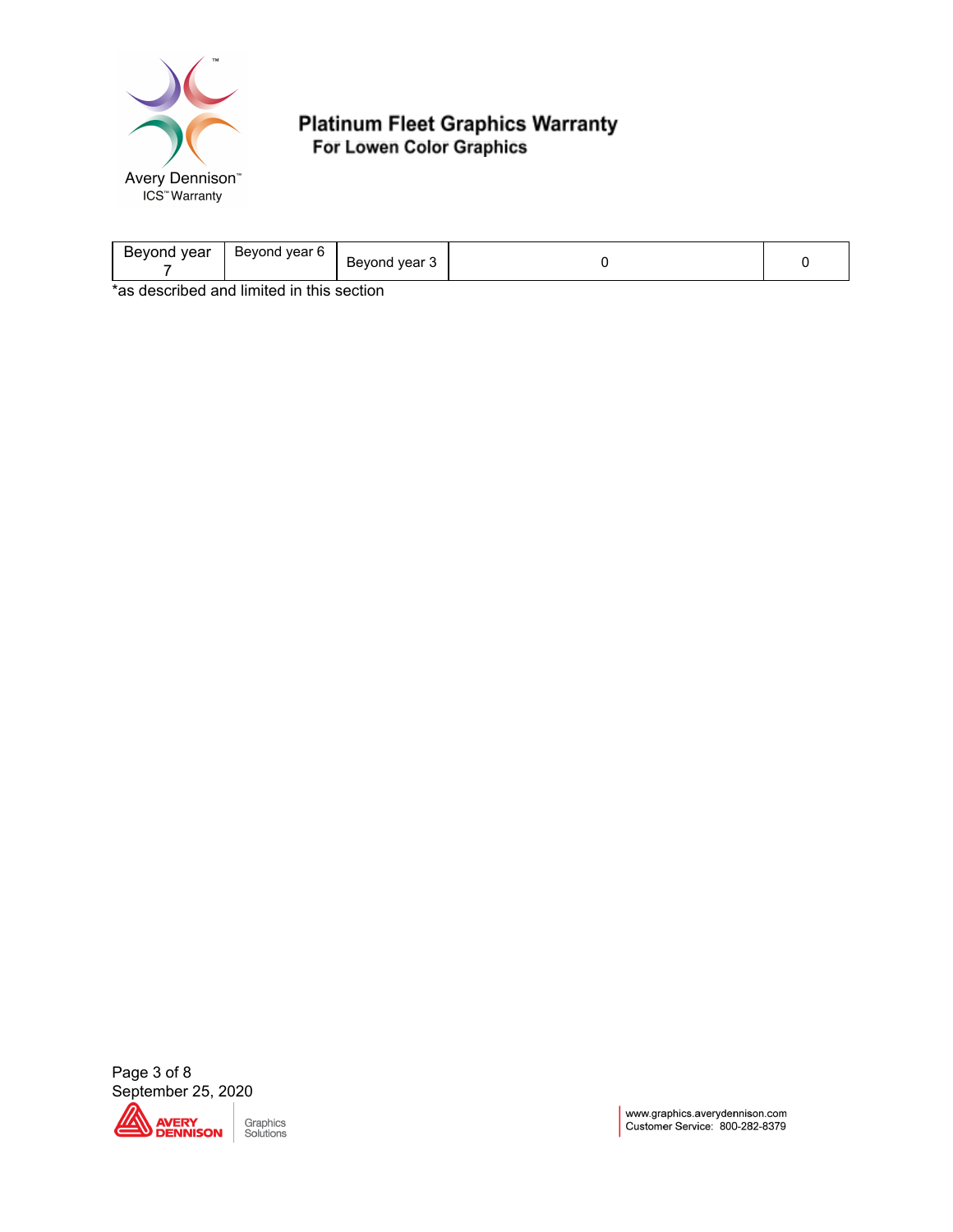

| <b>Digitally Printed Fleet Graphics</b><br>is $±10°$ from vertical)                                            |               |               | vertical Exposure (graphic<br>reference IB 1.30 for zone information.                                                                  |     |
|----------------------------------------------------------------------------------------------------------------|---------------|---------------|----------------------------------------------------------------------------------------------------------------------------------------|-----|
| Year of<br><b>Year of</b><br>Year of<br><b>Failure Zone</b><br><b>Failure Zone</b><br><b>Failure Zone</b><br>З |               |               | <b>Material Replacement (%)</b><br>Custom<br>MPI 2105, 2120, V4000 White with<br>er Costs<br>Avery Dennison UVLX v2 & v3 clear<br>(%)* |     |
|                                                                                                                |               | --            | 100                                                                                                                                    | 100 |
| ◠                                                                                                              |               | $-$           | 100                                                                                                                                    | 100 |
| 3                                                                                                              | 2             | --            | 100                                                                                                                                    | 100 |
|                                                                                                                | 3             |               | 100                                                                                                                                    | 100 |
| 5                                                                                                              |               | າ             | 100                                                                                                                                    | 100 |
| Beyond year<br>5                                                                                               | Beyond year 4 | Beyond year 2 | 0                                                                                                                                      | 0   |

\*as described and limited in this section No horizontal warranty for DOL 1000Z Series or Clear Coat

# **Digitally Printed Fleet Graphics vertical Exposure (graphic is ±10 <sup>o</sup>from vertical)**

**reference IB 1.30 for zone information.**

| Year of<br><b>Failure Zone</b> | <b>Year of</b><br><b>Failure Zone</b> | Year of<br><b>Failure Zone</b> | <b>Material Replacement (%)</b><br>MPI1105, 1705, 2105, 2120, V4000 White<br>with<br><b>DOL 1000Z Series, 6460</b> | <b>Custom</b><br>er Costs<br>$(%)^*$ |
|--------------------------------|---------------------------------------|--------------------------------|--------------------------------------------------------------------------------------------------------------------|--------------------------------------|
|                                |                                       | --                             | 100                                                                                                                | 100                                  |
|                                |                                       | $-$                            | 100                                                                                                                | 100                                  |
|                                |                                       | $- -$                          | 100                                                                                                                | 100                                  |
|                                |                                       |                                | 100                                                                                                                | 100                                  |
| 5                              |                                       |                                | 100                                                                                                                | 100                                  |
| Beyond year                    | Beyond year 4                         | Beyond year 2                  |                                                                                                                    | 0                                    |

\*as described and limited in this section

No horizontal warranty for DOL 1000Z Series or Clear Coat

| <b>Digitally Printed Fleet Graphics</b><br>is $±10°$ from vertical)                                |  |     | vertical Exposure (graphic<br>reference IB 1.30 for zone information |                    |
|----------------------------------------------------------------------------------------------------|--|-----|----------------------------------------------------------------------|--------------------|
| Year of<br>Year of<br>Year of<br><b>Failure Zone</b><br><b>Failure Zone</b><br><b>Failure Zone</b> |  |     | MPI1105, 1705, 2105, 2120, V4000 White<br>with                       | Custom<br>er Costs |
|                                                                                                    |  |     | DOL 1300 Z Series & 1460 Z                                           | $(%)^*$            |
|                                                                                                    |  | $-$ | 100                                                                  | 100                |
|                                                                                                    |  | --  | 100                                                                  | 100                |

Page 4 of 8 September 25, 2020



Graphics Solutions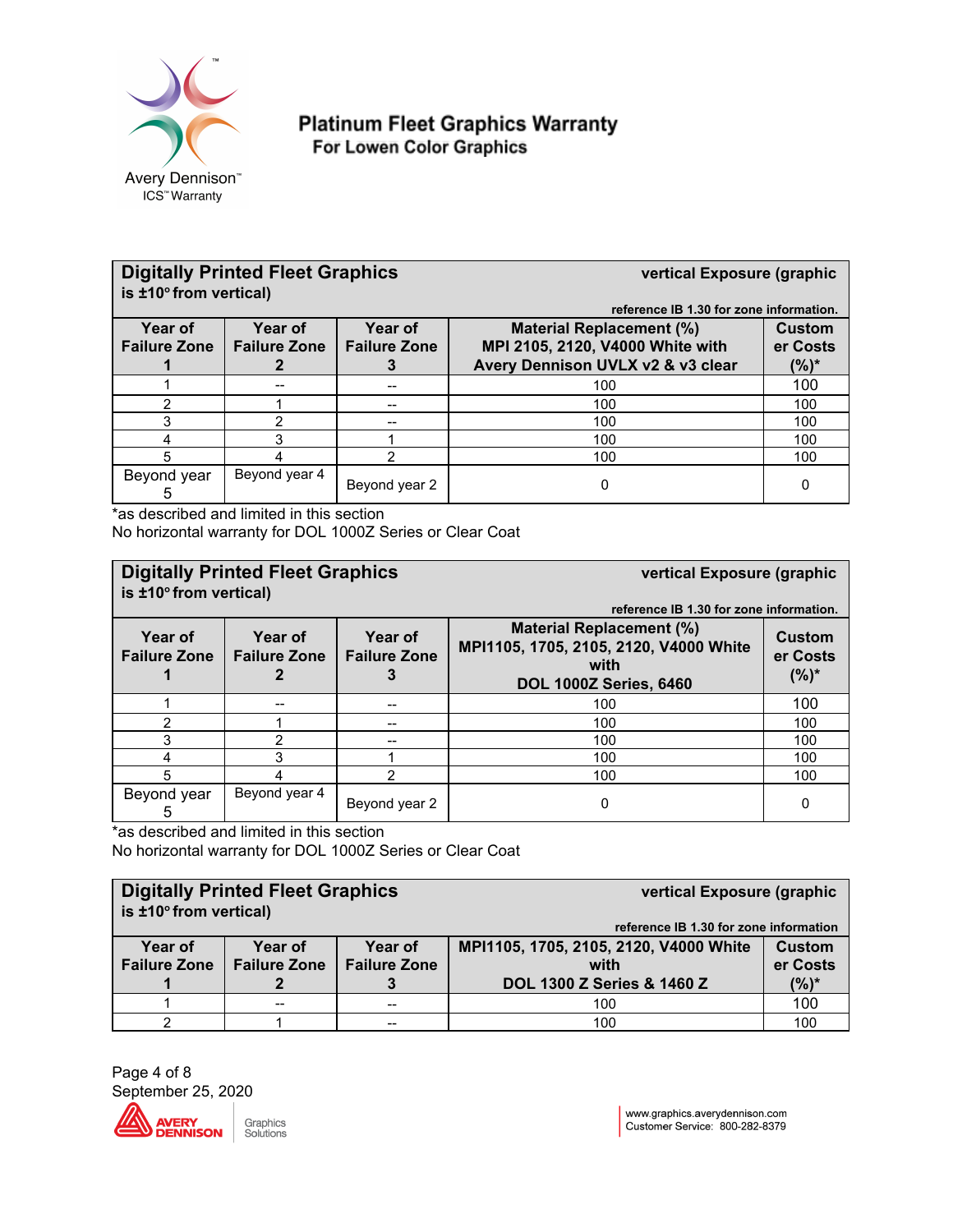

|             |               | $\hspace{0.05cm}$  | 100 | 100 |
|-------------|---------------|--------------------|-----|-----|
|             |               | ⌒<br>l.b           | 100 | 100 |
| Beyond year | Beyond year 3 | Beyond year<br>1.6 |     |     |

\*as described and limited in this section

No horizontal warranty for DOL 1300Z series or 1460Z or Clear Coat

| <b>Digitally Printed Fleet Graphics</b><br>horizontal Exposure<br>reference IB 1.30 for zone information. |               |                    |                                                                                                                       |                               |
|-----------------------------------------------------------------------------------------------------------|---------------|--------------------|-----------------------------------------------------------------------------------------------------------------------|-------------------------------|
| Year of<br>Year of<br>Year of<br><b>Failure Zone</b><br><b>Failure Zone</b><br><b>Failure Zone</b>        |               |                    | <b>Material Replacement (%)</b><br><b>MPI 1105 SuperCast Easy Apply RS</b><br>and 1705 Easy Apply RS<br>with DOL 6460 | Custom<br>er Costs<br>$(%)^*$ |
|                                                                                                           |               | $\hspace{0.05cm}$  | 100                                                                                                                   | 100                           |
|                                                                                                           |               | 0.5                | 100                                                                                                                   | 100                           |
| Beyond year 2                                                                                             | Beyond year 1 | Beyond 0.5<br>vear | 0                                                                                                                     | 0                             |

\*as described and limited in this section

## **C. Removal Warranty (MPI series products designated as LTR (Long Term Removable))**

Avery Dennison will reimburse documented excess costs actually incurred beyond anticipated normal removal costs for Avery Dennison materials designated as "removable" above. Removable products are guaranteed to leave no more than 20% adhesive residue when removed per Avery Dennison written removal procedures. Avery Dennison removal warranty is limited to graphics applied to new OEM surfaces that have been in service for less than one year. Reimbursement of "excess costs" shall not exceed the value of the film for which warranty coverage is claimed.

#### **D. Technical Literature**

The following list includes Avery Dennison technical bulletins that should be reviewed before producing graphics. Current product and technical bulletins are available on the Avery Dennison website at [www.graphics.averydennison.com.](http://www.graphics.averydennison.com/)

| <b>TOPIC</b>                                   | <b>BULLETIN NUMBER</b> |
|------------------------------------------------|------------------------|
| Substrate Cleaning and Preparation             | IB# 1.10               |
| Storage, Maintenance and Cleaning of PVC Films | IB# 1.20               |
| <b>Warranty of Films</b>                       | IB# 1.30               |
| Cross Hatch Ink Adhesion Tape Test             | IB# 3.05               |
| Nazdar 3500 UV Fleet with 3529 clear           | IB# 3.30               |



Graphics Solutions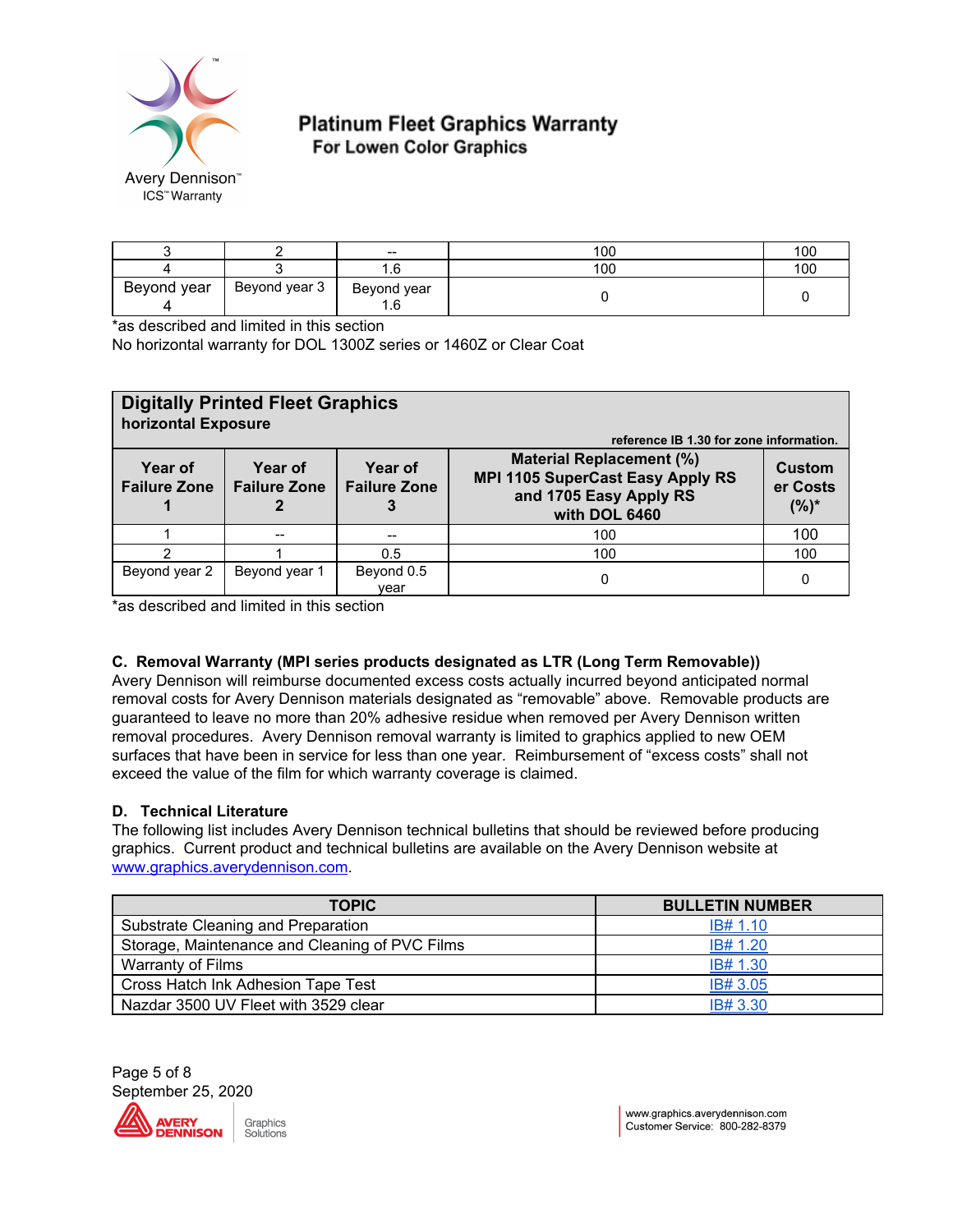

| Avery Dennison® - Nazdar UVLX Screen Clear Processing | IB# 3.40 |
|-------------------------------------------------------|----------|
| Specifications                                        |          |
| Application Instructions for Avery Films              | IB# 4.00 |
| Application Instructions for Avery Easy Apply Films   | IB# 4.04 |
| Removal Instructions for Avery Films                  | IB# 4.10 |
| Tips for Overlaminating, Premasking & Packaging       | IB# 5.50 |

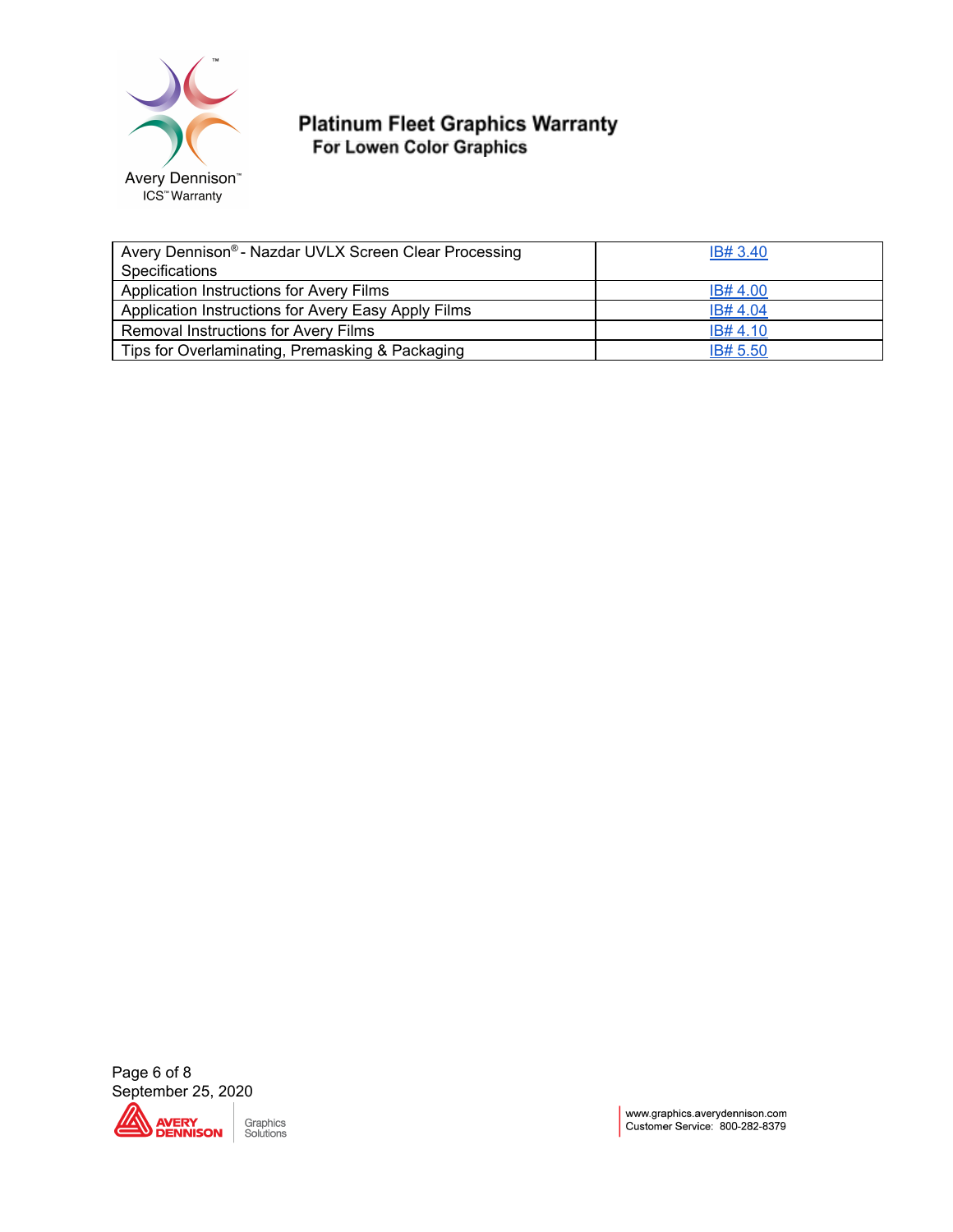

#### **E. Durability Table for Approved Graphic Systems**

- (1) Zone 1 vertical exposure: Instructional Bulletin # 1.30 for durability guidelines.
- (2) Unless otherwise noted horizontal applications do not have any expectations of durability and Avery Dennison shall have no liability with respect to such installations. The exposure of films in the horizontal position voids any performance expectations as outlined in appropriate Product Data Bulletins and Instructional Bulletins. Films may retain legibility, but will not provide published Expected Durability for gloss, color retention, chalking, and overall aesthetic performance. Reference Instructional Bulletin #1.30.
- (3) Customer costs will be determined by Avery Dennison on a case-by-case basis taking into account the amount of labor reasonably needed to make necessary reparations.

| Latex Printers and Inks      | <b>HP Latex</b><br>L3600                              | <b>HP Latex</b><br>L <sub>560</sub>                   |  |
|------------------------------|-------------------------------------------------------|-------------------------------------------------------|--|
|                              | 891                                                   | 831                                                   |  |
| <b>Graphic Protection</b>    | MPI Products: 1105, 1705,<br>2105, 2120, V4000 White  | MPI Products: 1105, 1705,<br>2105, 2120, V4000 White  |  |
| DOL1000Z Series              | 5 years                                               | 5 years                                               |  |
| DOL1300Z Series              | 4 years                                               | 4 years                                               |  |
| DOL1400Z Series              | 4 years                                               | 4 years                                               |  |
| DOL 6460 Urethane            | 5 years                                               | 5 years                                               |  |
| DOL1060Z+                    | 7 years (1105 & 1705 only)<br>5 years all other films | 7 years (1105 & 1705 only)<br>5 years all other films |  |
| Avery Dennison UVLX V2 or V3 | 7 years (1105 & 1705 only)<br>5 years all other films | 7 years (1105 & 1705 only)<br>5 years all other films |  |
| 9760LX                       | 7 years (1105 & 1705 only)<br>5 years other films     | 7 years (1105 & 1705 only)<br>5 years other films     |  |

## **F. Limitation of Warranties**

#### **Notification of Claim**

This ICS Warranty applies to Avery Dennison specified graphics programs only. All new applications using over \$25,000.00 of Avery Dennison materials require warranty confirmation and registration. Contact your Sales Representative for further details.

This ICS Warranty requires that Avery Dennison is notified in writing of any claims within fourteen (14) days of material failure. Claim notifications must include name and lot numbers for films and processing components, report of processing conditions and in-process test results, finished decal retain samples, installation date and location, name of graphic installer, and any other pertinent information requested by Avery Dennison. Avery Dennison reserves the right to inspect all reported claims. Failure to comply constitutes a waiver of all rights under this ICS Warranty.

#### **Application to Glass**

Avery Dennison accepts no liability for glass breakage. Glass is prone to break under the stresses caused by temperature changes across the surface which could be amplified by the application of vinyl film.

Page 7 of 8 September 25, 2020ÆRY **ENNISON** 

Graphics Solutions